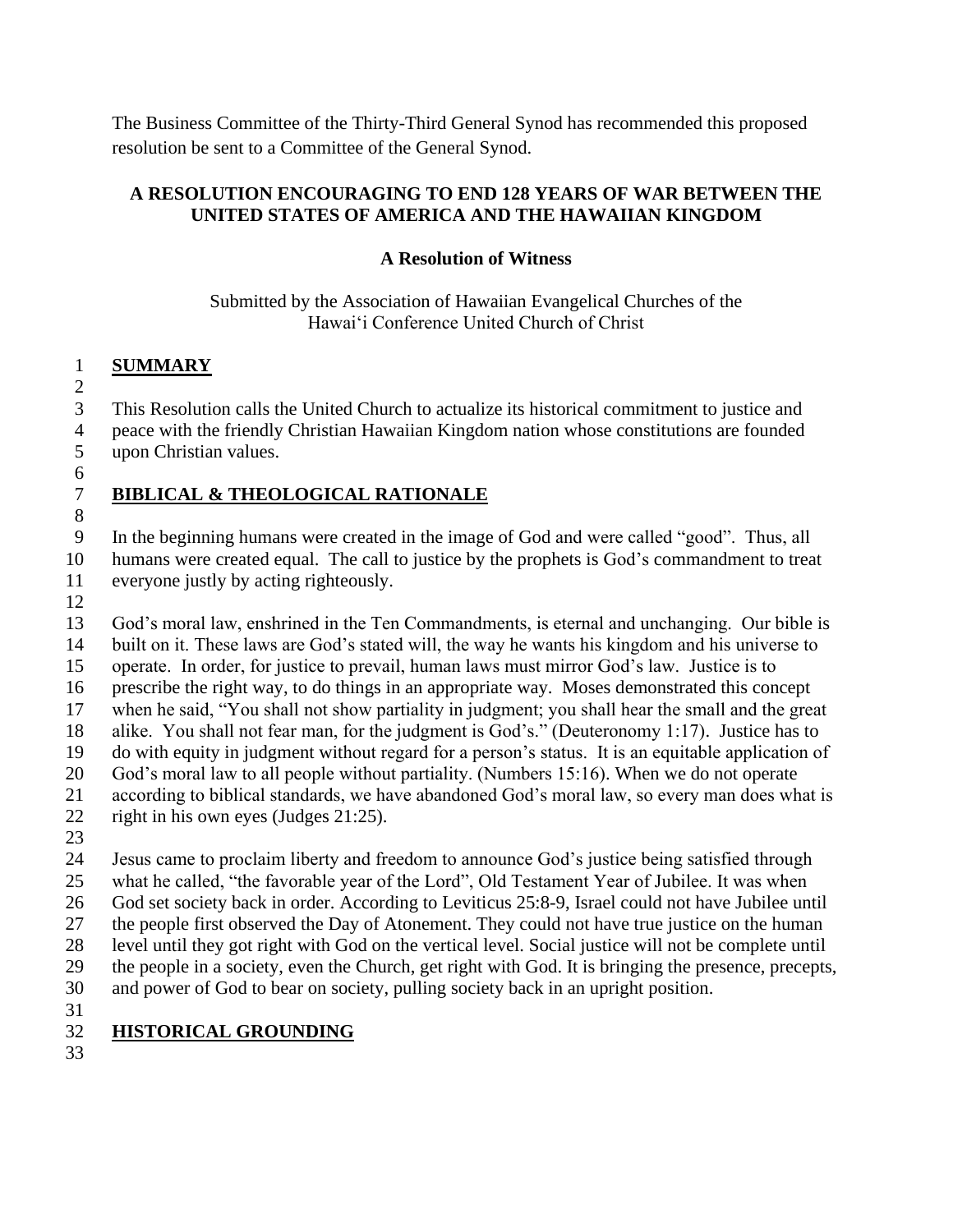- Responding to the wish of Henry Opukahaia<sup>i</sup>, i<sup>i</sup>but burdened with the false ideology of White
- Supremacy, missionaries of the American Board of Commissioners for Foreign Mission
- (ABCFM) were sent to Hawaii arriving in 1820 (201 years ago).
- 
- 38 Rev. Rufus Anderson<sup>viii</sup> attempted to correct the evils of White Supremacy and advocated for a Hawaiian-led and Hawaiian-run church during his visit to the Hawaiian Kingdom in 1863.
- 
- In 1893, descendants of missionaries led the illegal overthrow of the Hawaiian Kingdom.
- 

43 President Paul Sherry traveled to Hawaii and on January 17, 1993, the 100<sup>th</sup> anniversary of the

- overthrow of the Hawaiian Kingdom government, apologized to the Hawaiian people at 45 Kaumakapili Church <sup>xii</sup>. This apology was cited in Public Law 103-150 signed by President
- 46 William Clinton on November 23,1993<sup>[xiii](#page-2-0)</sup>.
- 
- Given the present COVID-19 pandemic and the institutional racism seen recently, the "God is
- Still Speaking" church, the United Church of Christ, is challenged to actualize its struggle to
- fulfill the principle of justice and reconciliation within the United Church of Christ. 128 years of
- war crimes continues to target and violate Christian Hawaiian citizens in Hawaiian Kingdom
- territory and abroad which amount to a colossal scale of humanitarian and human rights violations daily.
- 

# **TEXT OF THE MOTION**

<span id="page-1-1"></span><span id="page-1-0"></span> **WHEREAS,** Henry Opukahaia is known as the missionary from the Hawaiian Kingdom that 58 encouraged American missionaries to arrive in Hawaii<sup>i</sup>, ii, and 

- **WHEREAS,** the first Christian nation in the pacific, the Hawaiian Kingdom constitution in 1840 began with a quote from the bible "God hath made of one blood all nations of men, to dwell on 62 the face of the earth in unity and blessedness." $iii, iv, v$ , and
- 
- **WHEREAS,** on December 19, 1842, United States President John Tyler agreed to recognize the 65 independence of the Hawaiian Kingdom<sup>vi</sup>; and
- 
- **WHEREAS,** the Christian Hawaiian Kingdom through treaties with friendly nations around the world, successfully modernized Hawaiian self-governance at the time to prosper in peace, trade 69 and friendship through treaties with friendly nations around the world for fifty years<sup>vii</sup>; and
- 
- **WHEREAS,** Rev. Rufus Anderson, the author of the three-self method (self-supporting, self-
- governing and self-propagating) and the long-term secretary of the ABCFM (American Board of
- Commissioners for Foreign Mission) arrived in Hawai`i in 1863 to tell the missionaries to create self-reliant, self-governing churches and "to devolve upon it (the Hawaiian churches) the
- 75 responsibilities of self-government in ecclesiastical matters."<sup>viii</sup>, and
- 
- **WHEREAS,** Rev. Andersonʻs advice was not followed and the government of the Hawaiian
- 78 Kingdom was overthrown on January 17, 1893 $\mathrm{i}$ <sup>x</sup>, and
-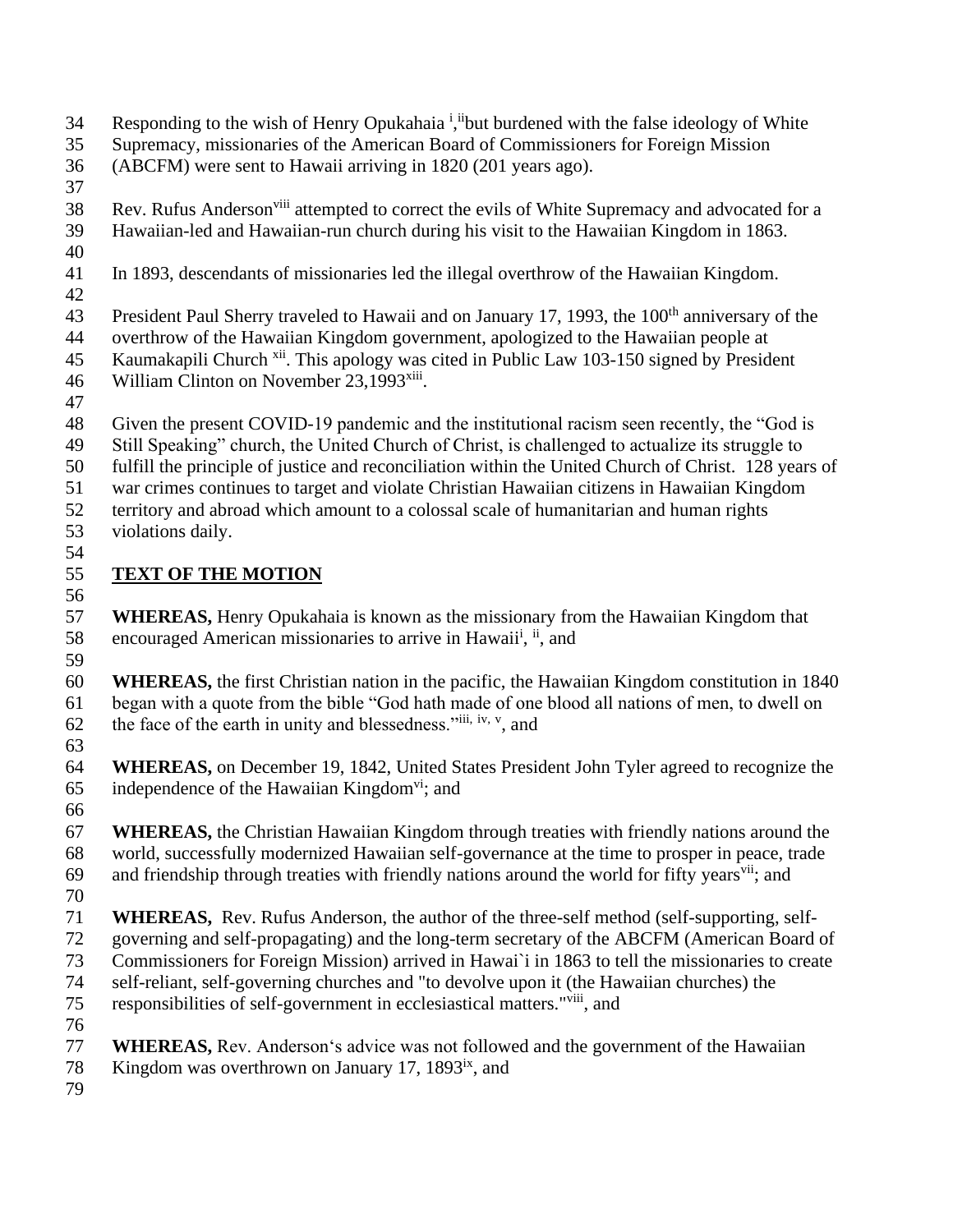<span id="page-2-0"></span> **WHEREAS,** on December 18, 1893, President Grover Clevelandʻs executive agreement to restore the Christian Hawaiian Kingdom was signed by Liliuokalani and received by U.S. 82 ambassador Albert Willis<sup>x</sup>, and **WHEREAS,** in 1991, the Eighteenth General Synod of the United Church of Christ directed President Paul Sherry to issue an apology on the 100th anniversary of the overthrow of the 86 Hawaiian monarchy for the complicity of the church in the overthrow<sup>xi, xii</sup>, and **WHEREAS,** in 1993 President Clinton, with senators and representatives from Hawaii, signed 89 Public law 103-150 apologizing for the United States role in the illegal occupation<sup>xiii</sup>, and **WHEREAS** the National Lawyers Guild recommended to the Governor of the State of Hawaii "to begin to comply with international humanitarian law in its prolonged and illegal occupation 93 of the Hawaiian Islands."xiv **WHEREAS,** the United Church of Christ has historically stressed the importance of Justice as a key faith component for the Church, and **WHEREAS,** the correction of injustices depends upon correct history based upon factual matters, and history is often based upon who writes the history and factual information available, and **WHEREAS,** the information included in this resolution will be available at <https://ahecchurch.weebly.com/> about the founding of the Hawaiian Kingdom to correct false history about the Christian Hawaiian Kingdom, and **WHEREAS,** various General Synods of the United Church of Christ have taken proactive stands on Justice; and **WHEREAS** justice depends upon action, not just stating what is true and just and right (pono in Hawaiian), **THEREFORE BE IT RESOLVED**, that the Thirty-Third General Synod of the United Church of Christ strongly urges the Mayors for the counties of the State of Hawaii "to begin to comply with international humanitarian law in its prolonged and illegal occupation of the Hawaiian Islands." **BE IT FURTHER RESOLVED**, that the Thirty-Third General Synod of the United Church of Christ strongly urges the Governor for the State of Hawaii "to begin to comply with international humanitarian law in its prolonged and illegal occupation of the Hawaiian Islands." **BE IT FURTHER RESOLVED**, that the Thirty-Third General Synod of the United Church of Christ strongly urges the U.S. Congress "to begin to comply with international humanitarian law in its prolonged and illegal occupation of the Hawaiian Islands."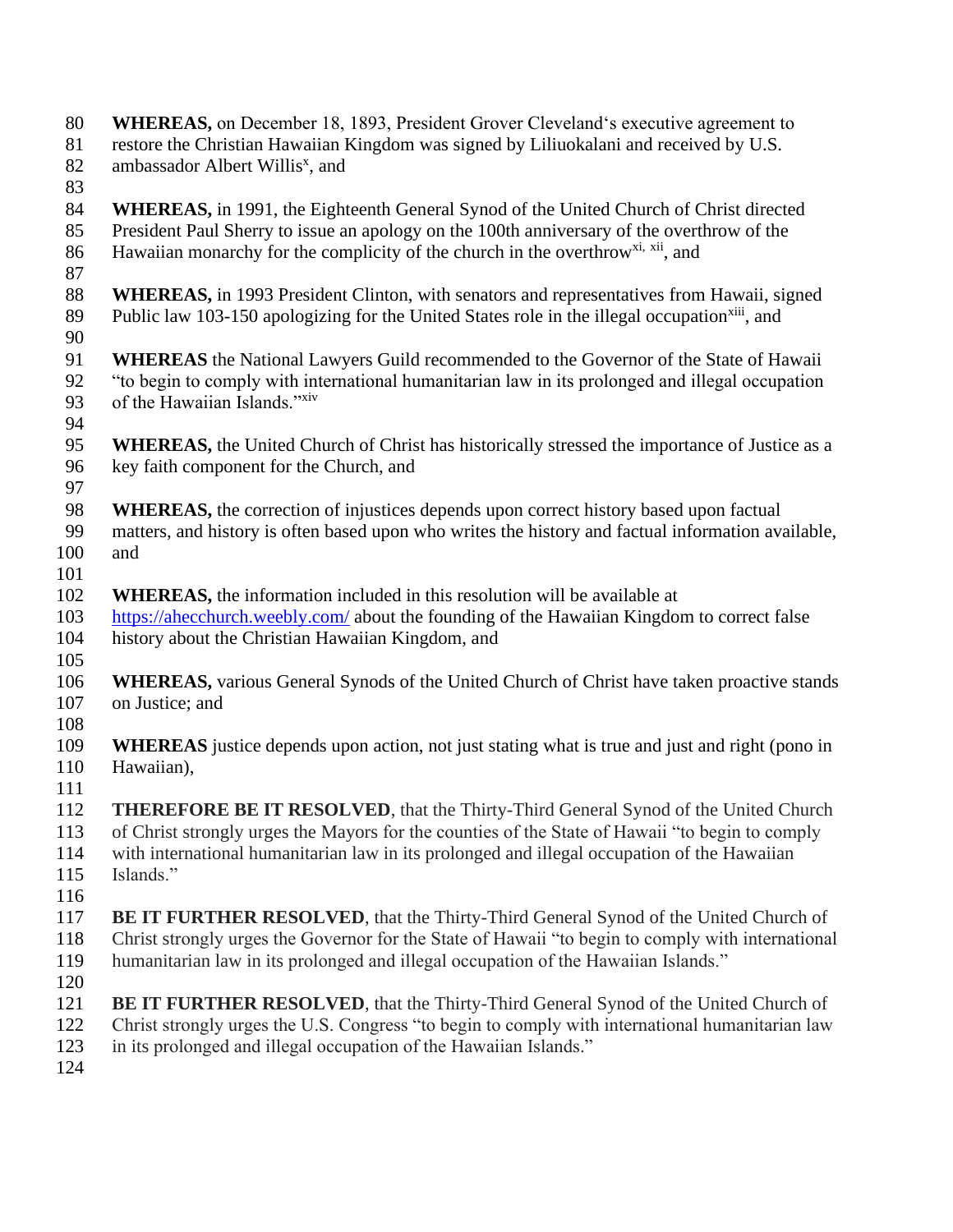**125 BE IT FURTHER RESOLVED, that the Thirty-Third General Synod of the United Church of** 126 Christ strongly urges the U.S. President "to begin to comply with international humanitarian law 127 in its prolonged and illegal occupation of the Hawaiian Islands."

128

129 **BE IT FINALLY RESOLVED**, that the Thirty-Third General Synod of the United Church of 130 Christ strongly urges all United Nation member States and non-member States to cooperate to 131 ensure the United States complies with international humanitarian law and bring an end to the

- 132 unlawful occupation of the Hawaiian Islands.
- 133

134 **FUNDING**: The funding for the implementation of the Resolution will be made in accordance

- 135 with the overall mandates of the affected agencies and the funds available.
- 136

137 **IMPLEMENTATION**: The Officers of the Church, in consultation with appropriate ministries 138 or other entities within the United Church of Christ, will determine the implementing body.

<sup>i</sup> Papa Makua Wendell Davis 5th generation lineal descendant of Henry Opukahaia

ii Spencer, Aida Bescon. "How Gods Spirit Worked a Revolution in Hawaii in 1819-1825." *Pricilla Papers* 19, no. 3 (Summer 2005): 5-11. [https://www.eksendia.com/tm/school\\_journal\\_online.aspx.](https://linkprotect.cudasvc.com/url?a=https%3a%2f%2fwww.eksendia.com%2ftm%2fschool_journal_online.aspx&c=E,1,2ciSEUljBBnKd19NE_c_uMQasKPEPU-tnjB6j99Wc3fxHLyJ7Bzlo2aKX_zXp9Ut-4yoaXdpZ0R0oE29onk2p-5pj2x7CVCOmYjwycT4crKtJHuHa34,&typo=1)

iii 1840 Constitution of the Hawaiian Kingdom," Wikipedia, July 14, 2020, [https://en.wikipedia.org/wiki/1840\\_Constitution\\_of\\_the\\_Hawaiian\\_Kingdom.](https://en.wikipedia.org/wiki/1840_Constitution_of_the_Hawaiian_Kingdom)

iv <https://www.hawaii-nation.org/constitution-1840.html>

v [http://hooilina.org/cgi-bin/journal?e=d-0journal--00-0-0-004-Document---0-1--1en-50---20-frameset-search-issue--](http://hooilina.org/cgi-bin/journal?e=d-0journal--00-0-0-004-Document---0-1--1en-50---20-frameset-search-issue---001-0110escapewin&a=p&p=frameset&d=HASH0166acfd8ec6df2fa38fd161.5.2.3) [-001-0110escapewin&a=p&p=frameset&d=HASH0166acfd8ec6df2fa38fd161.5.2.3](http://hooilina.org/cgi-bin/journal?e=d-0journal--00-0-0-004-Document---0-1--1en-50---20-frameset-search-issue---001-0110escapewin&a=p&p=frameset&d=HASH0166acfd8ec6df2fa38fd161.5.2.3)

vi International Treaties," Hawaiian Kingdom Government, accessed December 13, 2020, [https://www.hawaiiankingdom.org/treaties.shtml.](https://www.hawaiiankingdom.org/treaties.shtml)

vii International Treaties," Hawaiian Kingdom Government, accessed December 13, 2020, [https://www.hawaiiankingdom.org/treaties.shtml.](https://www.hawaiiankingdom.org/treaties.shtml)

viii Rufus Anderson, *A Heathen Nation Evangelized: A History of the Sandwich Islands Mission* (London: Hodder and Stoughton, 1872), 284

ix Sally Merry, *Colonizing Hawaii* (Princeton: Princeton University Press, 2000), 35.

<sup>x</sup> The Hawaiian Kingdom Blog," National Lawyers Guild Calls Upon State of Hawai'i to Comply with International Law of Occupation, November 12, 2020, [https://hawaiiankingdom.org/blog/national-lawyers-guild-calls-upon-state](https://hawaiiankingdom.org/blog/national-lawyers-guild-calls-upon-state-of-hawaii-to-comply-with-international-law-of-occupation/)[of-hawaii-to-comply-with-international-law-of-occupation/](https://hawaiiankingdom.org/blog/national-lawyers-guild-calls-upon-state-of-hawaii-to-comply-with-international-law-of-occupation/)

xi Charles McCollough, "Why Our Church Apologized to Hawaii," Why our church apologized To Hawai'i, December 13, 2020, [https://d3n8a8pro7vhmx.cloudfront.net/unitedchurchofchrist/legacy\\_url/11261/mccollough.pdf?1418437063](https://d3n8a8pro7vhmx.cloudfront.net/unitedchurchofchrist/legacy_url/11261/mccollough.pdf?1418437063)

xii [http://rescarta.ucc.org/jsp/RcWebImageViewer.jsp?doc\\_id=8abee2f6-352d-48f9-958b-](http://rescarta.ucc.org/jsp/RcWebImageViewer.jsp?doc_id=8abee2f6-352d-48f9-958b-49a311bc4489/ucoc0000/UD000001/00000019)[49a311bc4489/ucoc0000/UD000001/00000019](http://rescarta.ucc.org/jsp/RcWebImageViewer.jsp?doc_id=8abee2f6-352d-48f9-958b-49a311bc4489/ucoc0000/UD000001/00000019)

xiii 103d Congress Joint Resolution, "Public Law 103-150," Statute-107-Pg 1510, November 23, 1993, <https://www.govinfo.gov/content/pkg/STATUTE-107/pdf/STATUTE-107-Pg1510.pdf>